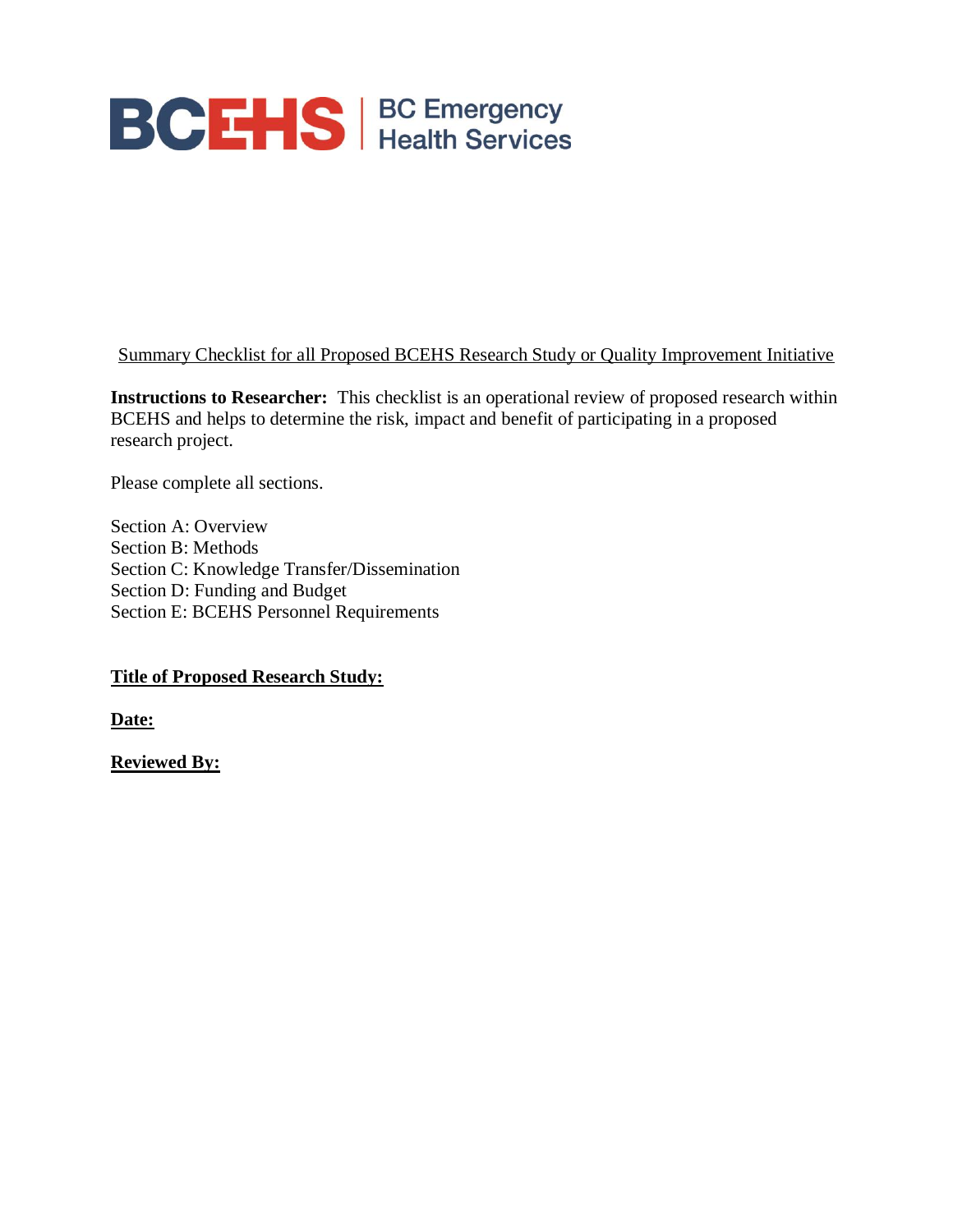

### **Section A: Overview of the Proposed Research Study**

| <b>Information</b><br>Area                                                                  | <b>Status</b><br>(place an X in the appropriate<br>column) |                                                 |                                 | <b>Summary</b><br><b>Details</b>                                           | <b>Additional Comments</b><br>(please add any comments<br>that may not be included in<br>the proposal) |
|---------------------------------------------------------------------------------------------|------------------------------------------------------------|-------------------------------------------------|---------------------------------|----------------------------------------------------------------------------|--------------------------------------------------------------------------------------------------------|
|                                                                                             | <b>Included</b><br>in<br>Proposal                          | <b>Not</b><br><b>Included</b><br>in<br>Proposal | <b>Not</b><br><b>Applicable</b> | Refer to page<br>and<br>paragraph<br>number in the<br>attached<br>proposal |                                                                                                        |
| A1. Research<br>team members                                                                |                                                            |                                                 |                                 |                                                                            |                                                                                                        |
| A2. ARECCI <sup>*</sup><br>screening tool<br>results (please<br>attach)                     |                                                            |                                                 |                                 |                                                                            |                                                                                                        |
| A3. Confirmed<br>sponsoring<br>organization(s)                                              |                                                            |                                                 |                                 |                                                                            |                                                                                                        |
| A4. Confirmed<br>partner<br>organization(s)                                                 |                                                            |                                                 |                                 |                                                                            |                                                                                                        |
| A5. Background<br>information<br>and/or previous<br>related research<br>(literature review) |                                                            |                                                 |                                 |                                                                            |                                                                                                        |
| A6. Clearly stated<br>purpose of<br>research                                                |                                                            |                                                 |                                 |                                                                            |                                                                                                        |
| A7. Clearly stated<br>research<br>question(s) or<br>hypothesis(es)                          |                                                            |                                                 |                                 |                                                                            |                                                                                                        |
| A8. Benefits for<br><b>BCEHS</b> patients<br>and patient care                               |                                                            |                                                 |                                 |                                                                            |                                                                                                        |
| A9. Benefits for<br>the Paramedic<br>profession                                             |                                                            |                                                 |                                 |                                                                            |                                                                                                        |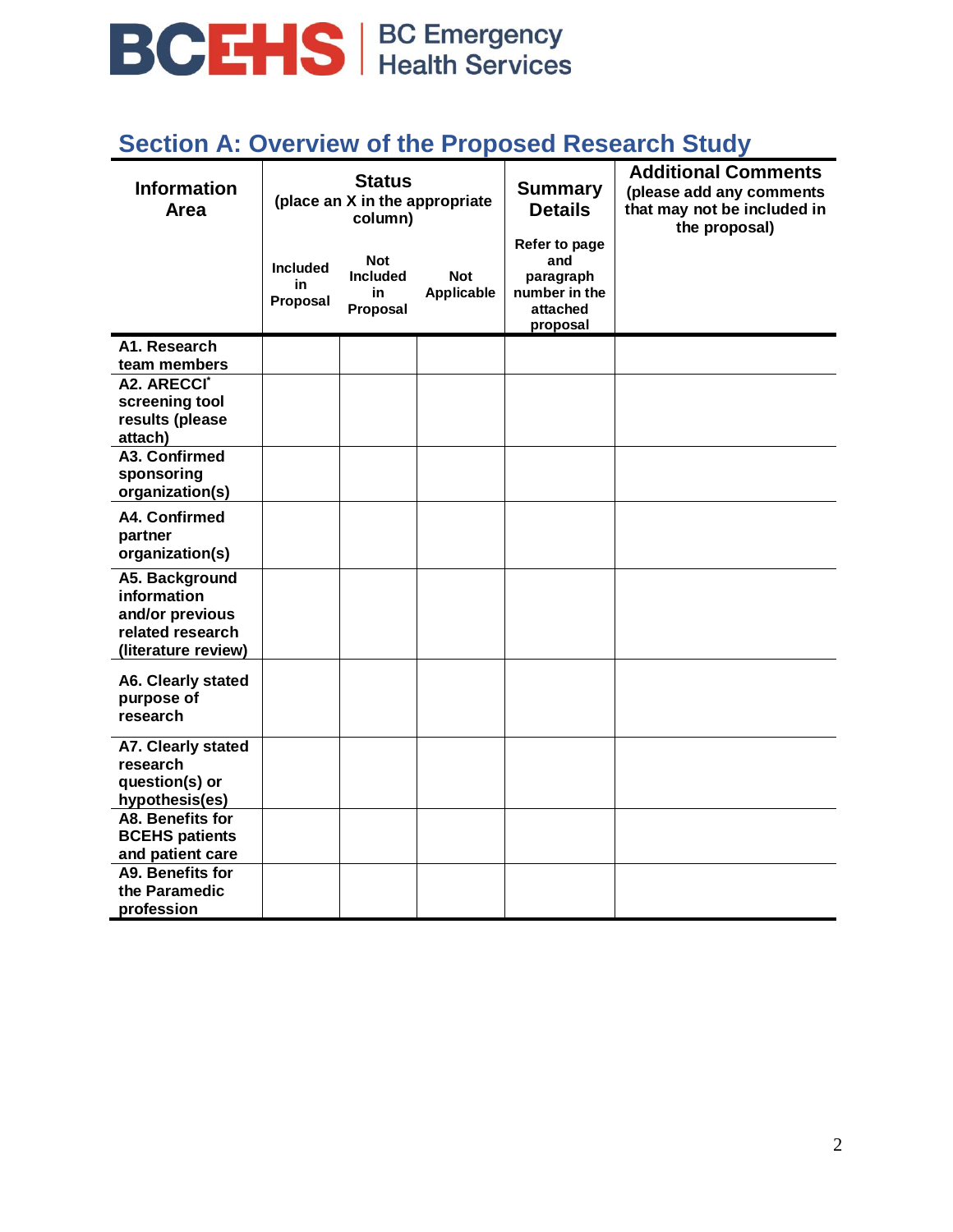# **BCEHS** | BC Emergency

### **Section B: Methods of the Proposed Research Study**

| <b>Information</b><br>Area                                                                                                            | <b>Status</b>                     |                                                 |                          | <b>Summary</b><br><b>Details</b>                                           | <b>Additional Comments</b><br>(please add any comments<br>that may not be included in<br>the proposal) |
|---------------------------------------------------------------------------------------------------------------------------------------|-----------------------------------|-------------------------------------------------|--------------------------|----------------------------------------------------------------------------|--------------------------------------------------------------------------------------------------------|
|                                                                                                                                       | <b>Included</b><br>in<br>Proposal | <b>Not</b><br><b>Included</b><br>in<br>Proposal | <b>Not</b><br>Applicable | Refer to page<br>and<br>paragraph<br>number in the<br>attached<br>proposal |                                                                                                        |
| <b>B1. Duration of</b><br>the research<br>including start<br>and finish dates                                                         |                                   |                                                 |                          |                                                                            |                                                                                                        |
| <b>B2. Location(s)</b><br>that will be<br>required to collect<br>data (e.g., BC<br>rural, etc.)                                       |                                   |                                                 |                          |                                                                            |                                                                                                        |
| <b>B3. Study</b><br>population,<br>sample selection<br>method, and<br>sample size<br>(including<br>rationale and any<br>calculations) |                                   |                                                 |                          |                                                                            |                                                                                                        |
| B4. Data<br>collection<br>methods                                                                                                     |                                   |                                                 |                          |                                                                            |                                                                                                        |
| <b>B5. Data storage</b><br>methods                                                                                                    |                                   |                                                 |                          |                                                                            |                                                                                                        |
| <b>B6. Data analysis</b><br>methods                                                                                                   |                                   |                                                 |                          |                                                                            |                                                                                                        |
| <b>B7. Patient-</b><br>related data<br>elements required<br>(e.g.,<br>demographics,<br>care provided,<br>etc.)                        |                                   |                                                 |                          |                                                                            |                                                                                                        |
| <b>B8. Non-patient-</b><br>related data<br>elements required<br>(e.g., aggregate<br>outcome data,<br>etc.)                            |                                   |                                                 |                          |                                                                            |                                                                                                        |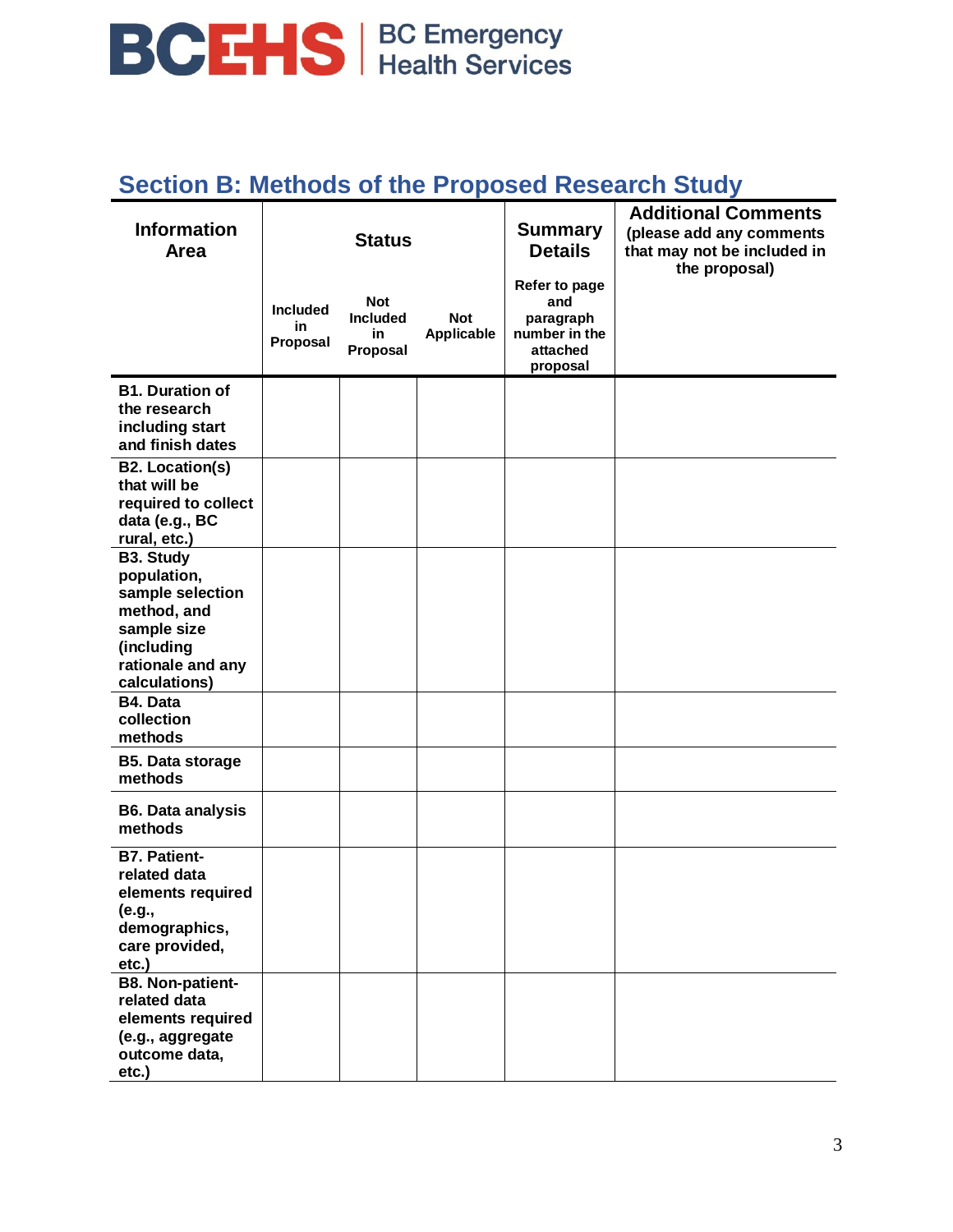

#### **Section B: Methods of the Proposed Research Study continued...**

| <b>Information Area</b>                                                                                                  | <b>Status</b>                     |                                                 |                          | <b>Summary</b><br><b>Details</b>                                           | <b>Additional Comments</b><br>(please add any comments<br>that may not be included in<br>the proposal) |  |
|--------------------------------------------------------------------------------------------------------------------------|-----------------------------------|-------------------------------------------------|--------------------------|----------------------------------------------------------------------------|--------------------------------------------------------------------------------------------------------|--|
|                                                                                                                          | <b>Included</b><br>in<br>Proposal | <b>Not</b><br><b>Included</b><br>in<br>Proposal | <b>Not</b><br>Applicable | Refer to page<br>and<br>paragraph<br>number in the<br>attached<br>proposal |                                                                                                        |  |
| <b>B9. Status of ethics</b><br>approval                                                                                  |                                   |                                                 |                          |                                                                            |                                                                                                        |  |
| B10. Strategy to<br>protect the privacy<br>of BCEHS patients,<br>personnel, and<br>other<br>organizational data          |                                   |                                                 |                          |                                                                            |                                                                                                        |  |
| <b>B11. Process for</b><br><b>BCEHS patients</b><br>and/or personnel<br>consent                                          |                                   |                                                 |                          |                                                                            |                                                                                                        |  |
| B12. Risk(s) for<br><b>BCEHS patients</b>                                                                                |                                   |                                                 |                          |                                                                            |                                                                                                        |  |
| B13. Risk(s) for<br><b>BCEHS personnel</b>                                                                               |                                   |                                                 |                          |                                                                            |                                                                                                        |  |
| <b>B14. Process for</b><br>monitoring<br>research findings<br>(e.g., interim<br>analyses, etc.)                          |                                   |                                                 |                          |                                                                            |                                                                                                        |  |
| <b>B15. Process for</b><br>providing research<br>status reports<br>(including urgent<br>and emerging<br>issues) to BCEHS |                                   |                                                 |                          |                                                                            |                                                                                                        |  |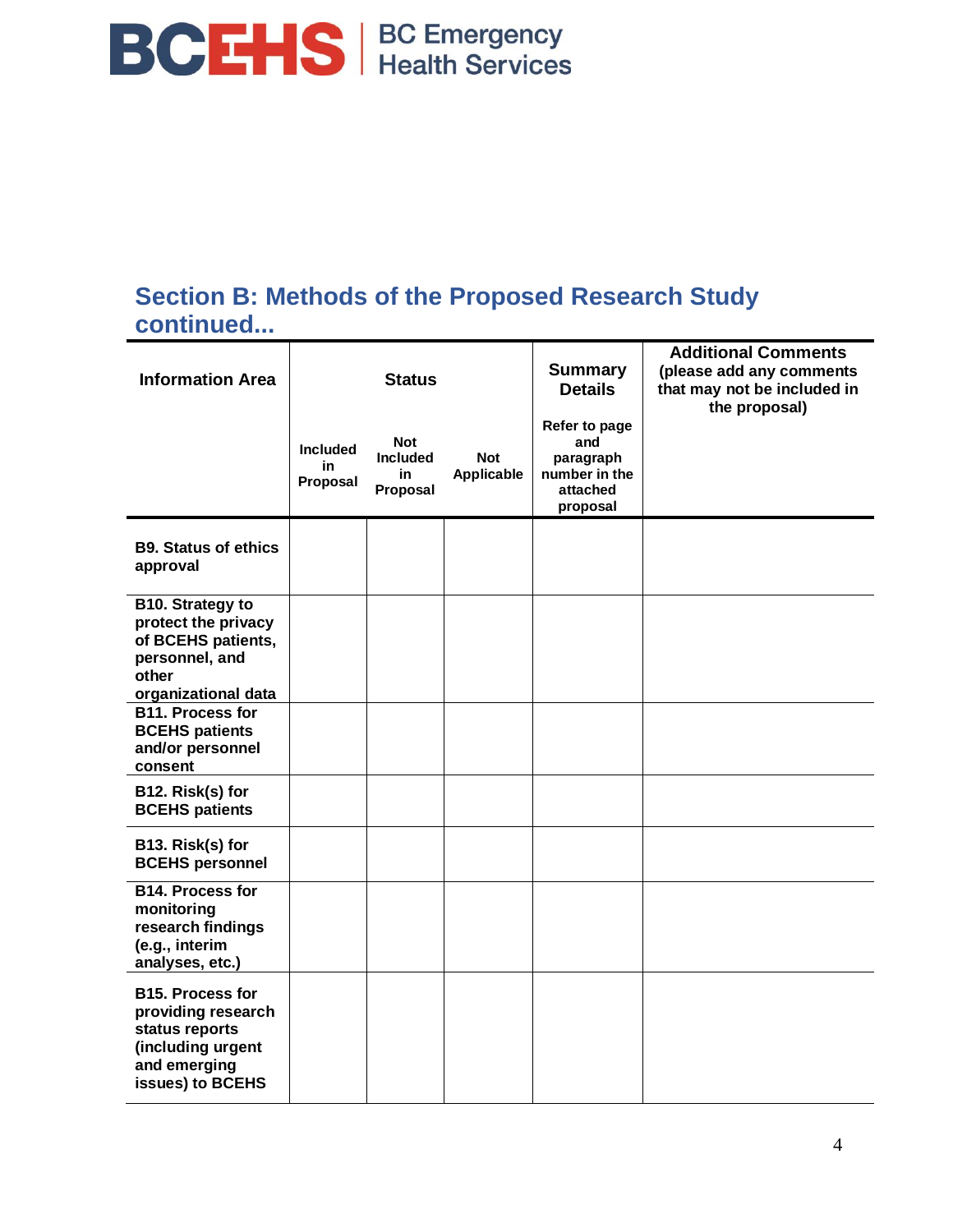

| <b>B16. Contingency</b><br>plans for early<br>shutting down or<br>extension of the<br>research (and<br>availability of<br>funding sources) |  |  |  |  |  |
|--------------------------------------------------------------------------------------------------------------------------------------------|--|--|--|--|--|
|--------------------------------------------------------------------------------------------------------------------------------------------|--|--|--|--|--|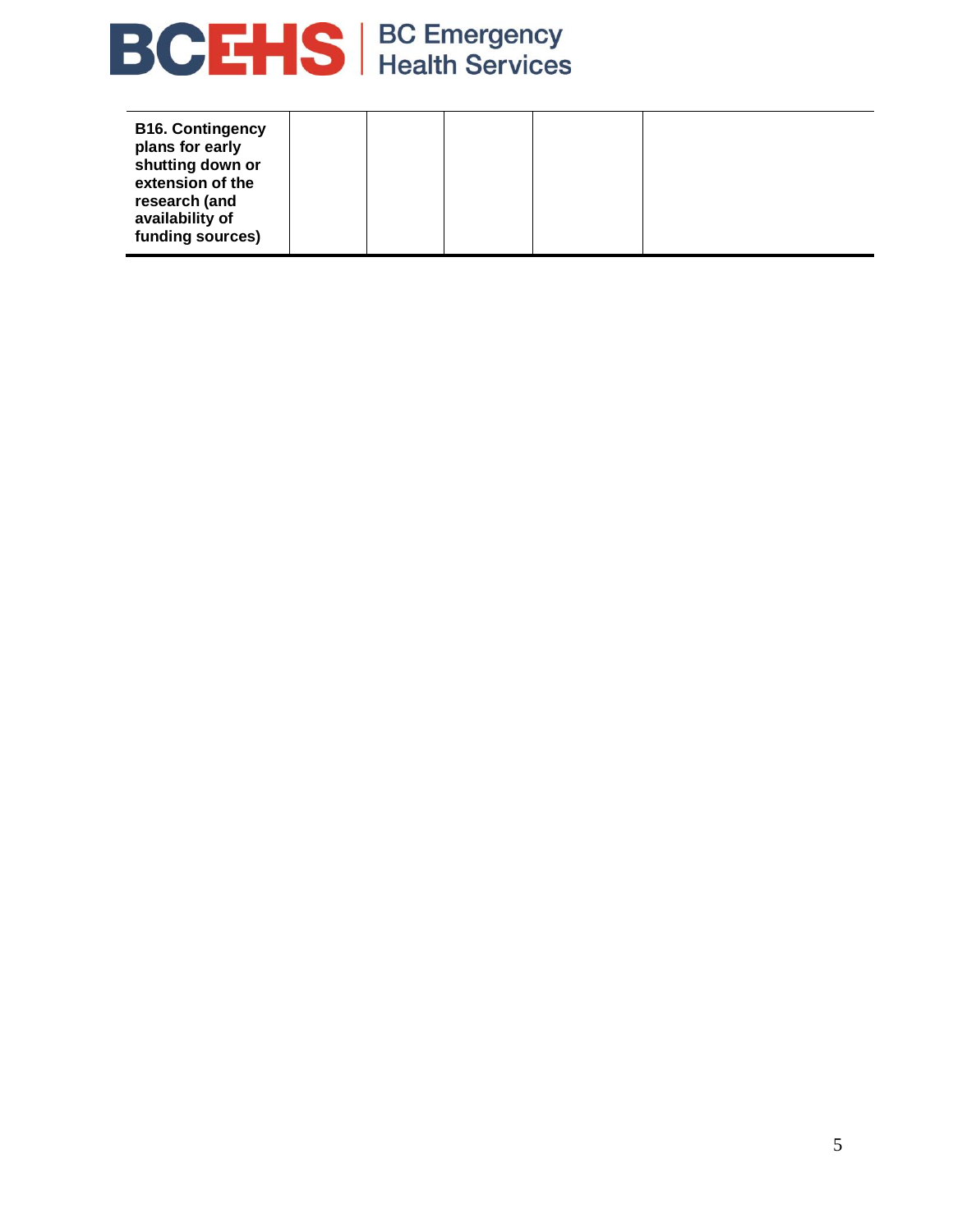# **BCHS** BC Emergency

### **Section C: Knowledge Transfer/Dissemination of Proposed Research Study Findings**

| <b>Information</b><br>Area                                                                   | <b>Status</b>                     |                                                 |                          | <b>Summary</b><br><b>Details</b>                                           | <b>Additional Comments</b><br>(please add any comments<br>that may not be included in<br>the proposal) |
|----------------------------------------------------------------------------------------------|-----------------------------------|-------------------------------------------------|--------------------------|----------------------------------------------------------------------------|--------------------------------------------------------------------------------------------------------|
|                                                                                              | <b>Included</b><br>in<br>Proposal | <b>Not</b><br><b>Included</b><br>in<br>Proposal | <b>Not</b><br>Applicable | Refer to page<br>and<br>paragraph<br>number in the<br>attached<br>proposal |                                                                                                        |
| C1. Plan(s) for<br>publishing<br>research findings                                           |                                   |                                                 |                          |                                                                            |                                                                                                        |
| <b>C2. Opportunity</b><br>for Paramedics<br>and BCEHS to be<br>co-investigator/<br>co-author |                                   |                                                 |                          |                                                                            |                                                                                                        |
| C <sub>3</sub> . Plans for<br>presentation of<br>research findings<br>to BCEHS               |                                   |                                                 |                          |                                                                            |                                                                                                        |
| C4. Plans for<br>external<br>presentation of<br>research findings                            |                                   |                                                 |                          |                                                                            |                                                                                                        |
| C5. Plans to<br>assist BCEHS in<br>translating study<br>findings to action                   |                                   |                                                 |                          |                                                                            |                                                                                                        |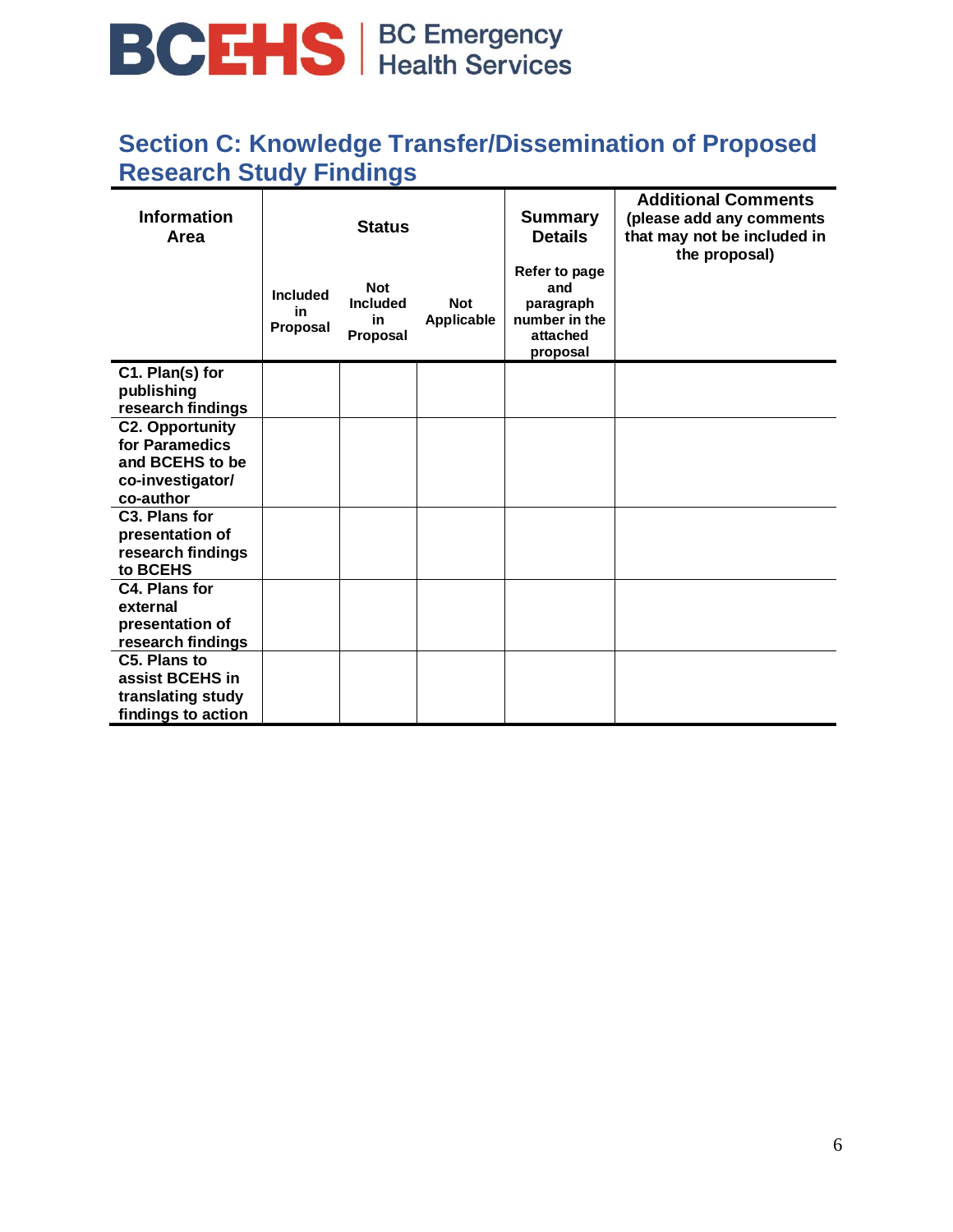# **BCHS** BC Emergency

### **Section D: Funding and Budget for the Proposed Research Study**

| <b>Information</b><br>Area                                                                           |                                   | <b>Status</b>                                          |                          | <b>Summary</b><br><b>Details</b>                                           | <b>Additional Comments</b><br>(please add any comments<br>that may not be included in<br>the proposal) |
|------------------------------------------------------------------------------------------------------|-----------------------------------|--------------------------------------------------------|--------------------------|----------------------------------------------------------------------------|--------------------------------------------------------------------------------------------------------|
|                                                                                                      | <b>Included</b><br>in<br>Proposal | <b>Not</b><br><b>Included</b><br>in<br><b>Proposal</b> | <b>Not</b><br>Applicable | Refer to page<br>and<br>paragraph<br>number in the<br>attached<br>proposal |                                                                                                        |
| D1. Detailed study<br>budget                                                                         |                                   |                                                        |                          |                                                                            |                                                                                                        |
| D2. Confirmed<br>funding (amount<br>and source)                                                      |                                   |                                                        |                          |                                                                            |                                                                                                        |
| D3. Specify what<br>costs you will<br>cover as the<br>researcher and<br>what costs you<br>are asking |                                   |                                                        |                          |                                                                            |                                                                                                        |
| <b>BCEHS to make</b><br>as an in-kind<br>contribution                                                |                                   |                                                        |                          |                                                                            |                                                                                                        |
| D4. Process for<br>reimbursing<br><b>BCEHS for costs</b>                                             |                                   |                                                        |                          |                                                                            |                                                                                                        |
| D5. Contingency<br>plans for<br>obtaining<br>additional<br>necessary<br>funding                      |                                   |                                                        |                          |                                                                            |                                                                                                        |